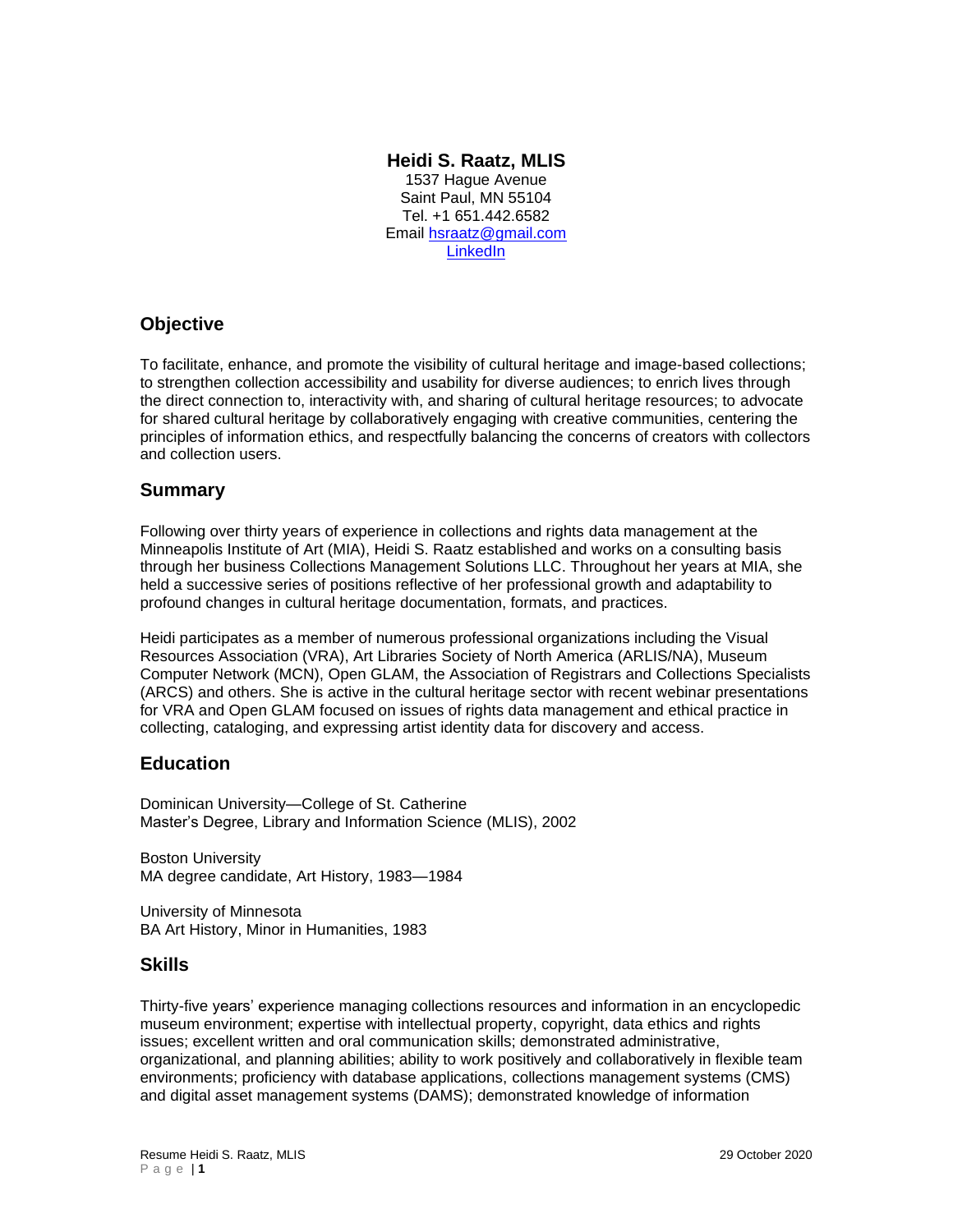technologies, vocabularies, classification and cataloging tools; skilled with standard office, photo editing, and communications software, as well as web-based and social media applications; reading knowledge of several foreign languages with proficiency in Dutch and French.

## **Professional Experience**

#### **July 2020—Present: Owner and Collections Information Specialist, Collections Management Solutions LLC**

#### **2018—2020: Collections Information Specialist and Rights and Permissions Officer, Minneapolis Institute of Art (MIA)**

- Worked to produce, guide, and support the information infrastructure critically required to support the mission and strategic initiatives of the museum.
- Centered ethical practice and emphasized accessibility through work focused on the creation and implementation of collection data standards, enhancement of content for discovery, access and use, and the development of collection data policies, standards, and guidelines.
- Defined and implemented strategies, procedures, and guidelines for the effective management of rights data in the museum's TMS (The Museum System) Collections Management System (CMS).
- Charged with overseeing all policies, procedures, and activities involving intellectual property rights for the museum's permanent collection.
- Responsibilities also included processing all reproduction and licensing requests for MIAgenerated image-based digital content, and for promoting best practice by MIA staff regarding rights, rights management, and image use through training, documentation, and consultation.

*In 2018 I managed the museum's project to fully implement the [RightsStatements.org](https://rightsstatements.org/en/) data standard for shared cultural heritage, introducing an internationally recognized standard that emphasizes user-centered controlled vocabulary for describing the copyright status of online cultural heritage. The project succeeded in providing consistency and clarity around how cultural heritage works can be used and reused, and effectively addressed the museum's mission and strategic goals by enhancing accessibility to online digital content. Additionally, adoption of the*  facilitated the museum's seamless contributions to digital content aggregators including *Wikimedia and the Digital Public Library of America (DPLA) and clarified the museum's rights when sharing content via the semantic web.*

#### **2002—2018: Visual Resources Librarian and Permissions Officer (2009—2018), Minneapolis Institute of Art (MIA)**

- Responsible for building and sustaining the analog and digital image collections of the museum.
- Responsible for museum rights and reproductions including image request fulfillment, image permissions documentation, workflows, guidelines and procedures, standards, and best practices.

*Upon completion of my MLIS degree in 2002, I effectively revised and secured reclassification of my position to Visual Resources Librarian. While continuing to coordinate the operations of the museum's fine art slide collection, I facilitating the museum's transition from analog to digital formats, incorporating new practices to address the radical changes in the visual resources profession driven by the digital revolution. As a member of the museum's Digital Assets Management Systems (DAMS) team, I worked to identify and implement a system for managing the museum's growing collection of digital assets, assessing image needs and workflows, assisting in the design of information architecture, and developing the initial metadata standards and guidelines for the DAMS. Following implementation of the DAMS, I coordinated and oversaw the process of identifying, evaluating, and migrating (scanning) primary source material from the*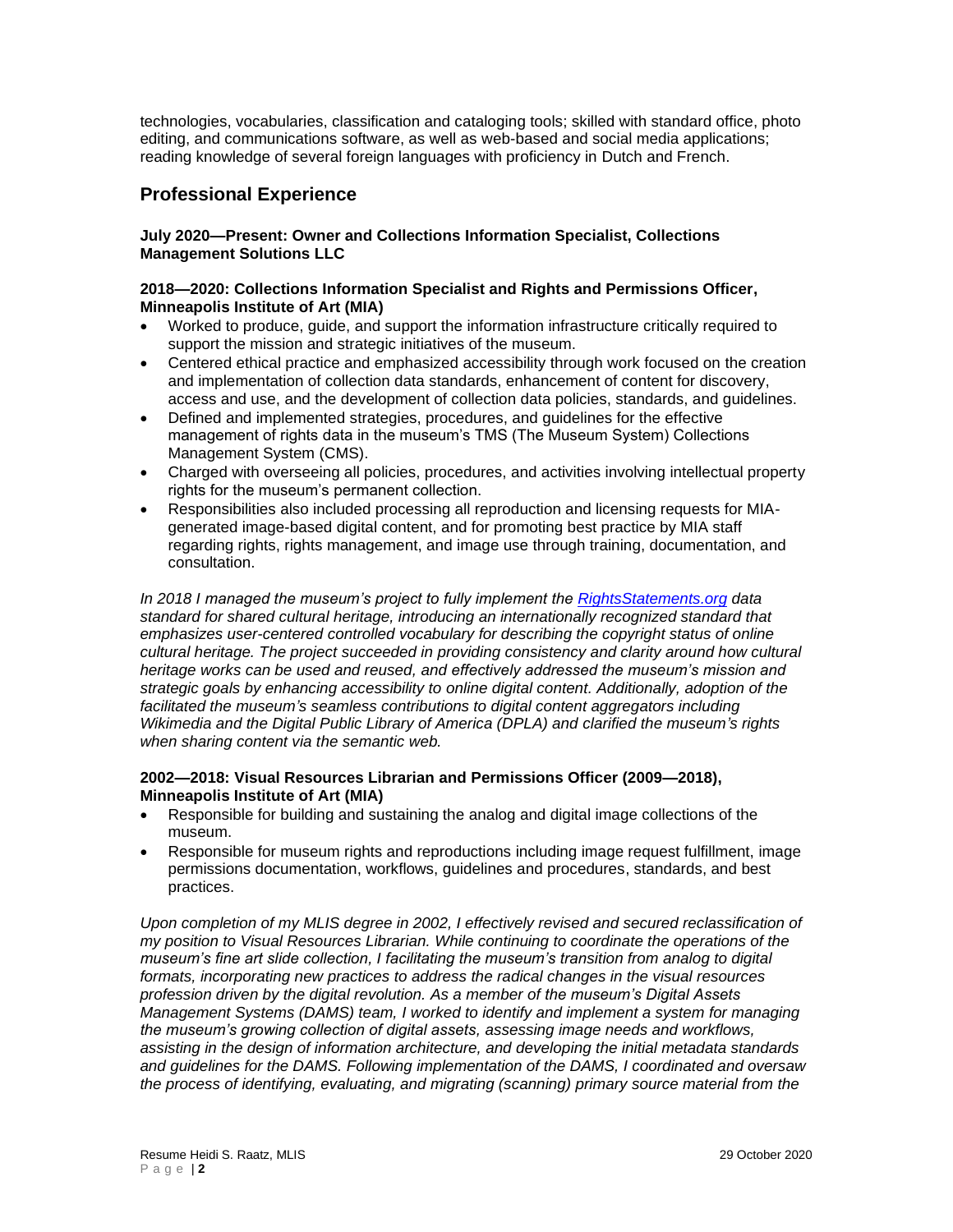*museum's slide collection into digital formats; ensuring the original analog documents (35mm slides) were described, organized, and stored for long-term preservation and archiving.*

*In 2009 my role expanded to include responsibilities for rights data and process management as the museum's Permissions Officer. Under my leadership, the museum discontinued the practice of fee-based image permissions for scholarly, educational, and non-profit publishing, establishing and cultivating generous relationships with a worldwide community of researchers and scholars that is foundational to the Open Access practices of today. In 2012 I established ongoing business relationships with image licensing partners to significantly expand the commercial marketing potential of MIA image content and provide a consistent earned revenue stream based on commercial image licensing royalties.* 

#### **1985—2002: Slide Librarian, Minneapolis Institute of Arts (MIA)**

- Provided collection management and oversight for a fine art slide collection of ca. 500,000 slides, documenting the museum's objects, exhibitions, programs and activities, and supplementary materials for comparison and contextualization.
- Acted as a resource for art historical pedagogy and research for both museum staff and local scholars.
- Responsible for collection development and acquisitions, cataloging, storage and retrieval, reference services, collections care and maintenance, and training and work direction for student assistants.

### **Professional Leadership**

Visual Resources Association (VRA)

Vice President for Conference Program, 2009—2011 Conferences planned and programmed: 28th Annual VRA Conference, Atlanta, GA, 2010 VRA + ARLIS/NA 2nd Joint Conference, Minneapolis, MN, 2011 Conference pre-planning: 30th Annual VRA Conference, Albuquerque, NM, 2012 Data Standards Committee, 2009—2019; Embedded Metadata Working Group (EMwg) 2012—2014; Co-chair 2015—2017 Nominating Committee, 2012—2015 Education Committee, 2011—2012 Development Committee, Co-chair 2005—2008 Constitution and Bylaws Review Task Force, 2004 Travel Awards Committee, member 1998—2009; Chair 2002—2006

### **Recent Professional Activity**

Wiki Education Immersive Wikidata Training Course, completed 12 October 2020, <https://www.credential.net/12341079-9823-484f-b99a-3aa2fc3287c8>

VRA Webinar, 12 June 2020, "Incorporating Diversity in our Workplace: All are Welcome, but How Do We Get There?" [https://www.slideshare.net/VisResAssoc/incorporating-diversity-in-our](https://www.slideshare.net/VisResAssoc/incorporating-diversity-in-our-workplace-all-are-welcome-but-how-do-we-get-there)[workplace-all-are-welcome-but-how-do-we-get-there](https://www.slideshare.net/VisResAssoc/incorporating-diversity-in-our-workplace-all-are-welcome-but-how-do-we-get-there)

VRA Webinar, 2 June 2020, "Managing Rights Data, Multiple Approaches, Multiple Institutions," [https://www.slideshare.net/VisResAssoc/managing-rights-data-multiple-approaches-multiple](https://www.slideshare.net/VisResAssoc/managing-rights-data-multiple-approaches-multiple-institutions)[institutions](https://www.slideshare.net/VisResAssoc/managing-rights-data-multiple-approaches-multiple-institutions)